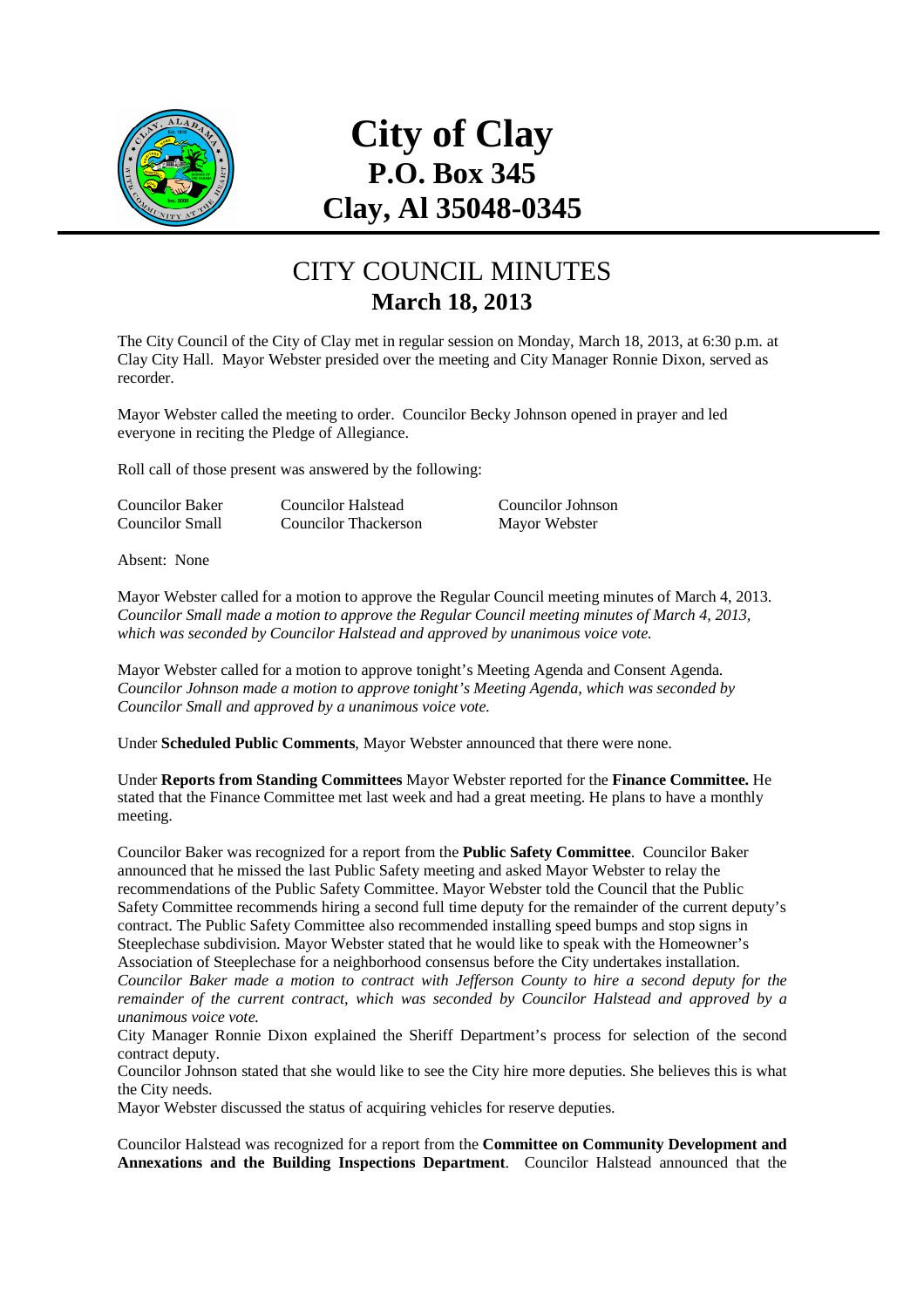

## **CITY OF CLAY CITY COUNCIL MINUTES March 18, 2013**

committee held its first meeting. He discussed the division into two committees, Community Development and Annexations.

Under **Committee on Schools, Seniors Advisory Board Liaison and Planning and Zoning Councilor Ex-Officio**, Councilor Johnson announced that this week is Spring Break for Clay schools. She discussed the Senior Center activities. The Senior Center is also hosting hearing and vision testing for seniors on March 20 at the Senior Center. Councilor Johnson congratulated five Clay Chalkville band members for being selected as All-County and All-State. She announced the Chamber of Commerce Luncheon on Tuesday, March 19 at Grayson Valley Country Club.

Councilor Small was recognized for a report from the **Public Work Department and Library Board** and announced that the library has many upcoming events in the next few weeks such as story time, craft nights, book club, egg hunt, and a "technology petting zoo." The library sign should be installed as soon as weather cooperates. Councilor Small discussed grass cutting at Cosby Lake and Bryant Park and discussed the lowest quote for this work stating that it would save the city approximately \$10,000.00 to contract this. He also thanked the Public Works Department for their hard work during this afternoon's storm.

*Councilor Small made a motion to enter into a contract with BW & Sons for 16 grass cuttings at Cosby Lake and Bryant Park over the course of the spring and summer seasons for \$12,800.00, which was seconded by Councilor Halstead and approved by a unanimous voice vote.* 

**Councilor Thackerson** was recognized for a report on the **Parks and Recreation Board.** He announced that the Park Board is putting a proposal for a BMX track together for the Council's review. He also stated that funding for the track is a problem. The park projects will be prioritized in the future. March 30 is the opening day at the ballpark. There will be inflatables and a parade. Mr. Dixon discussed the route for the parade, which will begin at 8:30 am. The games will begin at 10:00 am.

Under Reading **of Petitions, Applications, Complaints, Appeals, Communications, etc.,** Mayor Webster announced that there were none.

Under the **City Manager's Report**, City Manager Ronnie Dixon reported the account balances in the 4 & 5 Cent Gasoline Fund =  $$126,198.12$ ; 7 Cent Gasoline Fund =  $$147,250.32$ ; Capital Improvement Fund = \$69,584.29; General Fund = \$548,037.51; Library Fund = \$2,914.33; Senior Citizens Fund = \$1,646.44; Ballpark Revenue =  $$51,372.39$ ; and Contractors Bond = \$53,302.96.

Mr. Dixon announced that the current audit has unveiled several thousand dollars in contractors bonds that have yet to be accounted for.

Mr. Dixon also stated that the city is required to reimburse the capital fund from the general fund for monies misused. He stated that when the audit is complete, he will present to the Council a timeframe for repayment.

Mr. Dixon also made a recommendation to replace the copier at City Hall to save money spent on buying printer ink. Mr. Dixon explained the terms of the lease for the new copier. He stated that the current copier at City Hall would be moved to the Senior Center.

Councilor Johnson made a motion to enter into contract to lease the color copier from Kyocera, which was seconded by Councilor Thackerson and approved by a unanimous voice vote.